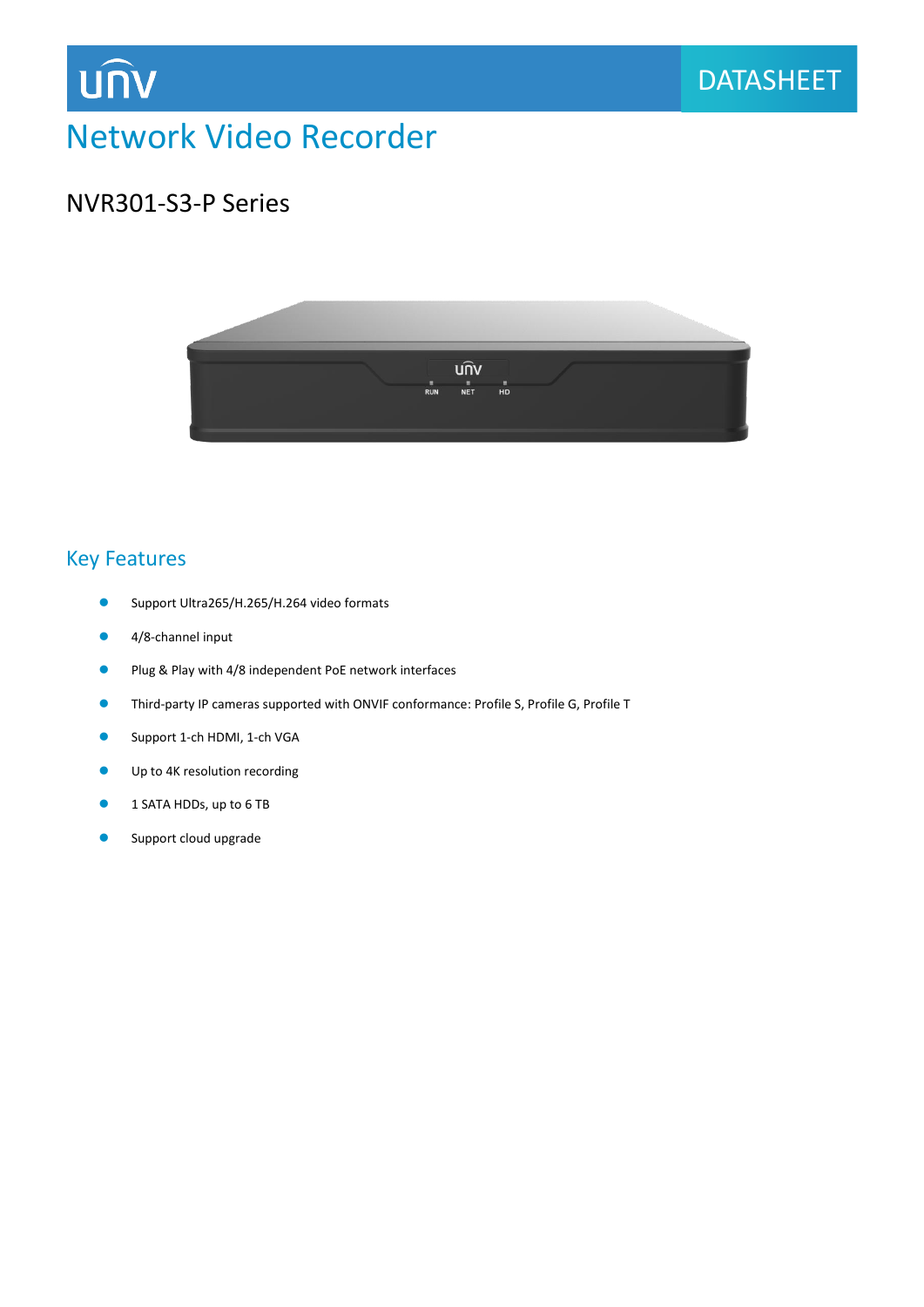# Specifications

| <b>Model</b>                                            | NVR301-04S3-P4                                                                                                                                                                                                                       | NVR301-08S3-P8                                                              |
|---------------------------------------------------------|--------------------------------------------------------------------------------------------------------------------------------------------------------------------------------------------------------------------------------------|-----------------------------------------------------------------------------|
| Video/Audio Input                                       |                                                                                                                                                                                                                                      |                                                                             |
| IP Video Input                                          | 4-ch                                                                                                                                                                                                                                 | 8-ch                                                                        |
| <b>Network</b>                                          |                                                                                                                                                                                                                                      |                                                                             |
| Incoming Bandwidth                                      | 64Mbps                                                                                                                                                                                                                               |                                                                             |
| <b>Outgoing Bandwidth</b>                               | 48Mbps                                                                                                                                                                                                                               |                                                                             |
| <b>Remote Users</b>                                     | 128                                                                                                                                                                                                                                  |                                                                             |
| Protocols                                               | P2P, UPnP, NTP, DHCP, PPPoE                                                                                                                                                                                                          |                                                                             |
| Video/Audio Output                                      |                                                                                                                                                                                                                                      |                                                                             |
| HDMI/VGA Output                                         | HDMI:<br>3840x2160/30Hz, 1920x1080p/60Hz, 1920x1080p/50Hz, 1600x1200/60Hz, 1280x1024/60Hz,<br>1280x720/60Hz, 1024x768/60Hz<br>VGA:<br>1920x1080p/60Hz, 1920x1080p/50Hz, 1600x1200/60Hz, 1280x1024/60Hz, 1280x720/60Hz, 1024x768/60Hz |                                                                             |
| <b>Recording Resolution</b>                             | 4K/5MP/4MP/3MP/1080p/960p/720p/D1/2CIF/CIF                                                                                                                                                                                           |                                                                             |
| Audio Output                                            | 1-ch, RCA                                                                                                                                                                                                                            |                                                                             |
| Synchronous Playback                                    | 4-ch                                                                                                                                                                                                                                 | 8-ch                                                                        |
| Corridor Mode Screen                                    | 3/4                                                                                                                                                                                                                                  | 3/4/5/7/9                                                                   |
| <b>Decoding</b>                                         |                                                                                                                                                                                                                                      |                                                                             |
| Decoding format                                         | Ultra265/H.265/H.264                                                                                                                                                                                                                 |                                                                             |
| Live view/Playback                                      | 4K/5MP/4MP/3MP/1080p/960p/720p/D1/2CIF/CIF                                                                                                                                                                                           |                                                                             |
| Capability                                              | 1 x 4K@30, 4 x 5MP@25, 4 x 4MP@25, 4 x<br>3MP@25, 4 x 1080p@30                                                                                                                                                                       | 1 x 4K@30, 4 x 5MP@25, 4 x 4MP@25, 4 x 3MP@25, 4<br>x 1080p@30, 8 x 720p@30 |
| <b>Hard Disk</b>                                        |                                                                                                                                                                                                                                      |                                                                             |
| <b>SATA</b>                                             | 1 SATA interfaces                                                                                                                                                                                                                    |                                                                             |
| Capacity                                                | Up to 6TB for each disk                                                                                                                                                                                                              |                                                                             |
| <b>External Interface</b>                               |                                                                                                                                                                                                                                      |                                                                             |
| Network Interface                                       | 1 RJ-45 10M/100Mself-adaptive Ethernet Interface                                                                                                                                                                                     |                                                                             |
| <b>USB Interface</b>                                    | Rear panel: 2 x USB2.0                                                                                                                                                                                                               |                                                                             |
| <b>PoE</b>                                              |                                                                                                                                                                                                                                      |                                                                             |
| Interface                                               | 4 RJ-45 10M/100Mself-adaptive Ethernet Interface                                                                                                                                                                                     | 8 RJ-45 10M/100Mself-adaptive Ethernet Interface                            |
| Max Power                                               | Max 30W for single port                                                                                                                                                                                                              | Max 30W for single port                                                     |
|                                                         | Max 54W in total                                                                                                                                                                                                                     | Max 75W in total                                                            |
| IEEE 802.3at, IEEE 802.3af<br><b>Supported Standard</b> |                                                                                                                                                                                                                                      |                                                                             |
| General                                                 |                                                                                                                                                                                                                                      |                                                                             |
| Power Supply                                            | 48V DC<br>Power Consumption: ≤9 W (without HDD)                                                                                                                                                                                      | <b>52V DC</b><br>Power Consumption: ≤9 W (without HDD)                      |
| <b>Working Environment</b>                              | -10°C~+ 55°C (+14°F~+131°F), Humidity ≤ 90% RH (non-condensing)                                                                                                                                                                      |                                                                             |
| Dimensions (W×D×H)                                      | 260mm ×240mm × 46 mm (10.2" × 9.4" ×1.8")                                                                                                                                                                                            |                                                                             |
| Weight (without HDD)                                    | ≤1.1kg $(2.43lb)$                                                                                                                                                                                                                    |                                                                             |